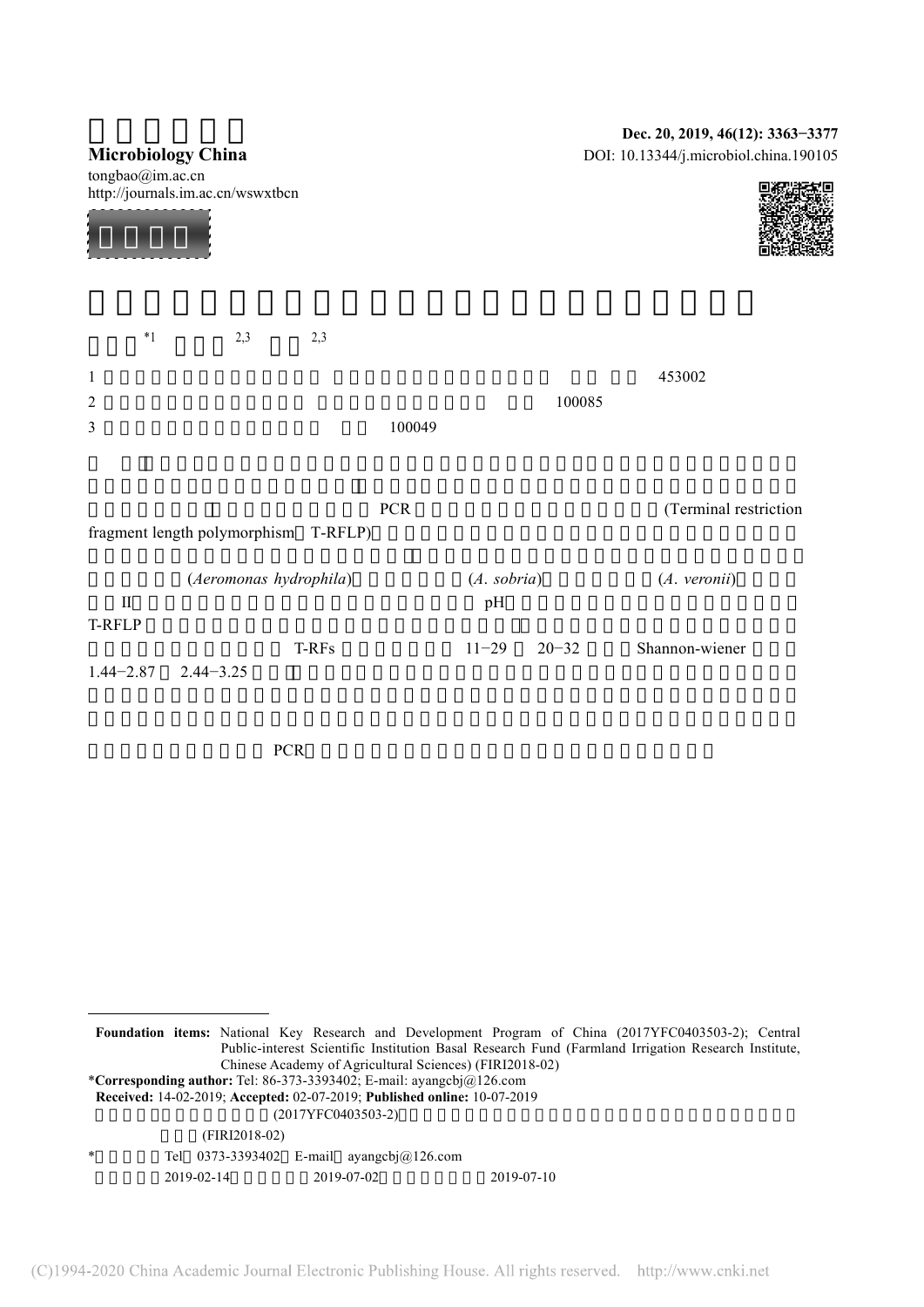# **Typical pathogenic microorganisms detection and bacterial community analysis of gibel carp (***Carassius auratus gibelio***) breeding environment**

CUI Bing-Jian\*1 GAO Tian-Ming<sup>2,3</sup> CHEN  $Lin<sup>2,3</sup>$ 

1 Innovation Team for the Safety Utilization of Unconventional Water Resources, Farmland Irrigation Research Institute, Chinese Academy of Agricultural Sciences, Xinxiang, Henan 453002, China

2 CAS Key Laboratory of Environmental Biotechnology, Research Center for Eco-Environmental Sciences, Chinese Academy of Sciences, Beijing 100085, China

3 College of Resources and Environment, University of Chinese Academy of Sciences, Beijing 100049, China

**Abstract: [Background]** Aquaculture diseases are a significant constraint in the development of freshwater fisheries, and the microbial status of aquaculture environment is closely related to the health of fishes, which has drawn extensive attention. **[Objective]** To elucidate the change characteristics of pathogen abundances and bacterial community diversity in aquaculture environment. **[Methods]** Real-time fluorescence quantitative PCR method and terminal restriction fragment length polymorphism (T-RFLP) technology were used to quantify typical pathogens in gibel carp breeding environment, and to analyze bacterial community diversity. **[Results]** Pathogen abundances in the process of breeding presented different change trend, the abundances of *Aeromonas hydrophila*, *A*. *sobria* and *A*. *veronii* were significantly positively related to Cyprinid herpesvirus . The abundance of pathogens in water was significantly affected by pH, temperature, dissolved oxygen and other environmental factors. T-RFLP analysis showed that the composition of bacterial community in sediment samples was more complex than that in water samples, and the dynamic change range of bacterial community in sediment was higher than that in water. The T-RFs in water and sediment ranged from 11 to 29 and 20 to 32, respectively, and Shannon-wiener index ranged from 1.44 to 2.87 and 2.44 to 3.25, respectively. **[Conclusion]** The abundances of pathogens in cultured waters were higher than that in sediments, and the relative abundance and diversity of bacterial community in sediments were higher than that in water. The changes of pathogen abundances and bacterial community structure are closely related to environmental factors, and it will provide theoretical data for guiding the early warning of pathogenic diseases in the breeding processes to clarify the ecological distribution and abundance changes of pathogenic microorganisms in the aquaculture pond.

**Keywords:** Aquaculture environment, Quantitative PCR, T-RFLP, Pathogenic microorganisms, Bacterial community

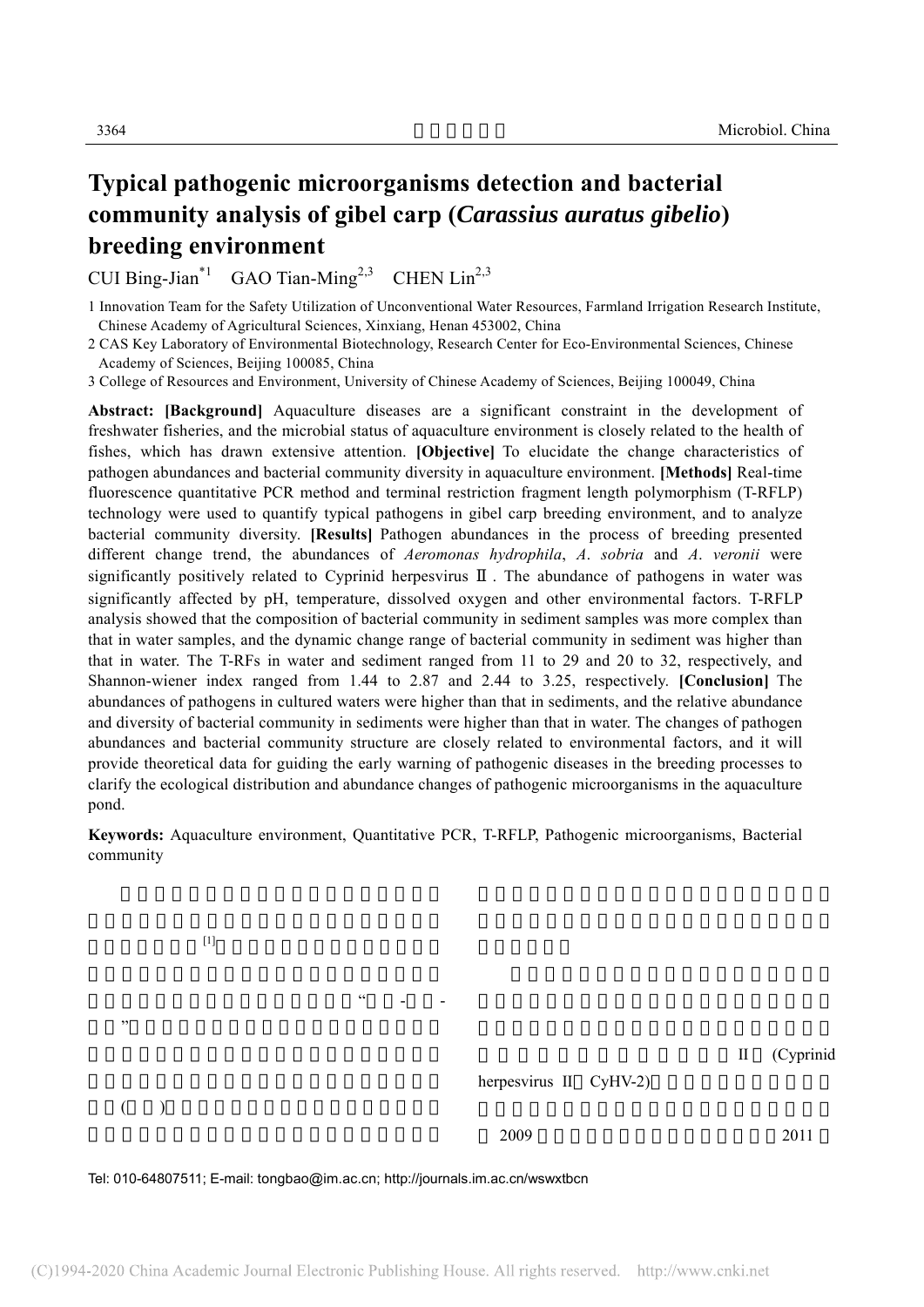$20 \t 90$ 

| 100%            | $CyHV-2$                                                                                                                                                                                                                                                                | $[2]$<br>$[3]$<br>Wang   |                                                                        |
|-----------------|-------------------------------------------------------------------------------------------------------------------------------------------------------------------------------------------------------------------------------------------------------------------------|--------------------------|------------------------------------------------------------------------|
| 2011            | $9 - 10$                                                                                                                                                                                                                                                                |                          | $[14]$                                                                 |
|                 |                                                                                                                                                                                                                                                                         |                          |                                                                        |
| <b>PCR</b>      |                                                                                                                                                                                                                                                                         |                          |                                                                        |
|                 |                                                                                                                                                                                                                                                                         | <b>PCR</b>               | <b>PCR</b><br>T-RFLP                                                   |
|                 | <b>PCR</b>                                                                                                                                                                                                                                                              | (Loop-mediated           |                                                                        |
|                 | isothermal amplification LAMP) PCR                                                                                                                                                                                                                                      |                          |                                                                        |
|                 | $[4-6]$<br>$[7] % \begin{minipage}[b]{0.4\linewidth} \centering \includegraphics[width=\textwidth]{figs/fig_4.pdf} \caption{The 3D (blue) model for the $1$ and 201 (blue) model. The 3D (blue) model for the $1$ and 3D (blue) model.} \label{fig:3d}% \end{minipage}$ | $CyHV-2$                 |                                                                        |
|                 |                                                                                                                                                                                                                                                                         |                          |                                                                        |
|                 | $[8]$                                                                                                                                                                                                                                                                   |                          |                                                                        |
|                 | Minamoto                                                                                                                                                                                                                                                                | <b>PCR</b>               | $\mathbf{1}$                                                           |
|                 |                                                                                                                                                                                                                                                                         | $CyHV-2$                 | 1.1                                                                    |
|                 |                                                                                                                                                                                                                                                                         |                          | 1.1.1                                                                  |
|                 |                                                                                                                                                                                                                                                                         |                          | (32°56'N)                                                              |
|                 |                                                                                                                                                                                                                                                                         |                          |                                                                        |
|                 |                                                                                                                                                                                                                                                                         |                          | $120^{\circ}56'E$<br>(33°46'N)<br>$120^{\circ}15'E$                    |
|                 |                                                                                                                                                                                                                                                                         | $[10]$<br>$[9]$          |                                                                        |
|                 |                                                                                                                                                                                                                                                                         | Fichi                    | $10 - 20$ hm <sup>2</sup>                                              |
| Arno River      |                                                                                                                                                                                                                                                                         |                          | $1.8 - 2.0$ m                                                          |
|                 |                                                                                                                                                                                                                                                                         |                          | /hm <sup>2</sup><br>22 500-30 000                                      |
|                 | Aeromonas sobria                                                                                                                                                                                                                                                        | $CyHV-2$                 | $\overline{4}$                                                         |
|                 |                                                                                                                                                                                                                                                                         |                          |                                                                        |
|                 |                                                                                                                                                                                                                                                                         |                          |                                                                        |
|                 | $[11]$                                                                                                                                                                                                                                                                  |                          | 1.1.2                                                                  |
|                 |                                                                                                                                                                                                                                                                         | <b>LAMP</b>              | GoTaq® qPCR Master<br>pGEM-T Easy                                      |
|                 |                                                                                                                                                                                                                                                                         | $[12]$<br>$\overline{7}$ | Mix Promega<br>2×PCR PreMix                                            |
|                 | 60                                                                                                                                                                                                                                                                      |                          | LB                                                                     |
|                 |                                                                                                                                                                                                                                                                         |                          | Fast DNA SPIN Kit<br>$\left($<br>$\mathcal{L}$                         |
|                 |                                                                                                                                                                                                                                                                         |                          | Soil<br>FastPrep-24 instrument with the<br>for                         |
|                 |                                                                                                                                                                                                                                                                         | $[13]$                   |                                                                        |
|                 |                                                                                                                                                                                                                                                                         |                          | QuickPrepTM Adapter MP Biomedicals                                     |
|                 | (Thelohanellus wuhanensis)                                                                                                                                                                                                                                              |                          | E.Z.N.A <sup>TM</sup> Gel Extraction Kit E.Z.N.A. <sup>®</sup> Plasmid |
|                 | (Myxobolus honghuensis)                                                                                                                                                                                                                                                 | (M.                      | Gel<br>Mini Kit I Spin Kit Omega Bio-tek                               |
| turpisrotundus) |                                                                                                                                                                                                                                                                         | $(M.$ wulii)             | $DocTM$ XR+<br>CFX Connect™                                            |
|                 |                                                                                                                                                                                                                                                                         | PCR                      | Bio-Rad<br>NanoDrop 2000<br><b>PCR</b>                                 |
|                 |                                                                                                                                                                                                                                                                         |                          | Thermo Fisher                                                          |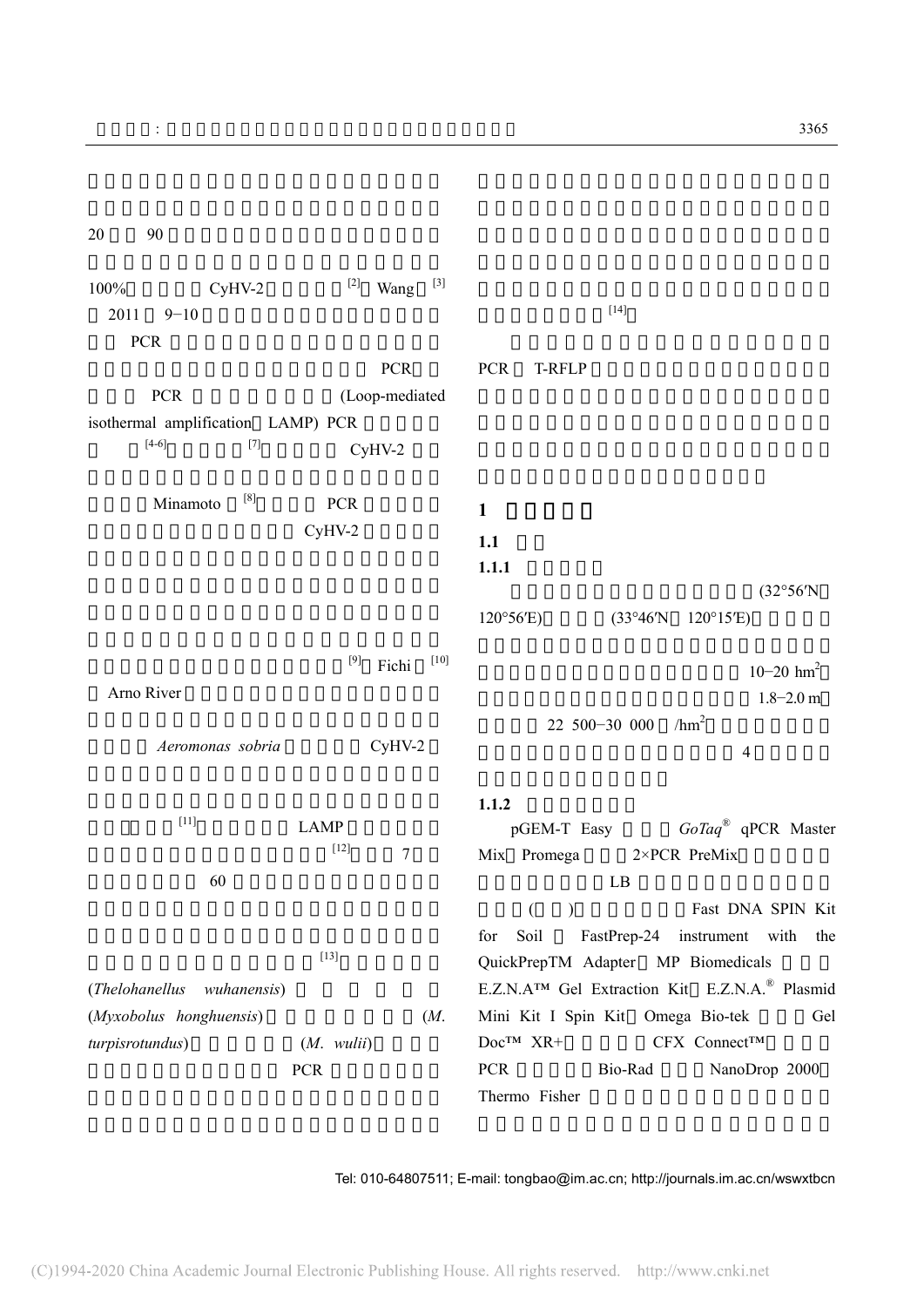|                 |               |                       |                                          |                             | (Chemical oxygen demand COD) |                    |
|-----------------|---------------|-----------------------|------------------------------------------|-----------------------------|------------------------------|--------------------|
| 1.1.3           |               |                       | $(NO2-N)$                                |                             | $(NO3-N)$                    | $(NH_3-N)$         |
|                 | 2016          | $4 - 8$               | (Total phosphate TP)                     |                             |                              | $5\text{--}10$ min |
|                 |               |                       |                                          |                             |                              | $0.22 \mu m$       |
|                 |               |                       |                                          |                             |                              | $\overline{4}$     |
|                 |               |                       | $1.5$ mL                                 |                             |                              |                    |
|                 | $\mathfrak s$ | $500$ mL              |                                          | $[17]$                      |                              |                    |
|                 |               | 30 cm                 |                                          | $(0.9 \text{ mm} \quad 20)$ |                              | $-20$ °C           |
|                 |               |                       | 1.2.2                                    | <b>DNA</b>                  |                              |                    |
|                 |               | 24 h                  |                                          |                             |                              |                    |
|                 |               | DF1                   |                                          | $(500 \text{ mg})$          |                              | Fast DNA SPIN      |
| DF <sub>2</sub> |               | SY1                   | Kit for Soil                             |                             | <b>DNA</b>                   |                    |
| SY2 W           |               | $\mathbf S$           |                                          | $5 \mu L$                   | <b>DNA</b>                   | 1.0%               |
| 1.2             |               |                       |                                          |                             |                              | NanoDrop 2000      |
| 1.2.1           |               |                       |                                          | $(A_{260}/A_{280})$         | $1.8 - 2.0$                  | $\mathcal{E}$      |
|                 |               | pH                    | $-80$ °C                                 |                             |                              |                    |
|                 |               | (Oxidation-reduction  | 1.2.3                                    |                             | <b>PCR</b>                   |                    |
| potential       | ORP)          | (Dissolved oxygen DO) |                                          | $[18-23]$                   |                              |                    |
|                 |               |                       | 1)<br>€                                  | <b>PCR</b>                  |                              |                    |
|                 |               |                       | 1.0%                                     |                             |                              |                    |
|                 |               | $[15-16]$             | E.Z.N.A <sup>TM</sup> Gel Extraction Kit |                             |                              |                    |

## 1 **PCR**

|  |  | Table 1 Real-time PCR primers and probes sequences used in assay |
|--|--|------------------------------------------------------------------|
|  |  |                                                                  |

| Pathogen name    | Primer sequences $(5' \rightarrow 3')$                     | Amplicon size (bp) | Annealing temperature $(^{\circ}C)$ | References         |
|------------------|------------------------------------------------------------|--------------------|-------------------------------------|--------------------|
| A. hydrophila    | F: CAAGAACAAGTTCAAGTGGCCA<br>R: ACGAAGGTGTGGTTCCAGT        | 309                | 59                                  | [18]               |
| A. sobria        | F: TAAAGGGAAATAATGACGGCG<br>R: GGCTGTAGGTATCGGTTTTCG       | 249                | 59                                  | [18]               |
| A. veronii       | F: GAGGAAAGGTTGGTAGCTAATAA<br>R: CGTGCTGGCAACAAAGGACAG     | 658                | 60                                  | [19]               |
| $\mathbf{I}$     | F: TCGGTTGGACTCGGTTTGTG<br>R: CTCGGTCTTGATGCGTTTCTTG       | 170                | 58                                  | $\lceil 20 \rceil$ |
| $CvHV-2$         | Probe: CCGCTTCCAGTCTGGGCCACTACC<br>F: GTCAAATACCCAACTGCTTG | 693                | 60                                  | [21]               |
| Saprolegnia spp. | R: CTATTA ATCATTA CCTCGGTGTGC                              |                    |                                     |                    |
| Myxobolus spp.   | F: AGACACTGGGAGGTGGTGAC<br>R: CACTGCGTGATCCAACTACG         | 196                | 52                                  | [22]               |
| Total bacteria   | F: ACTCCTACGGGAGGCAGCAG<br>R: ATTACCGCGGCTGCTGG            | 200                | 60                                  | [23]               |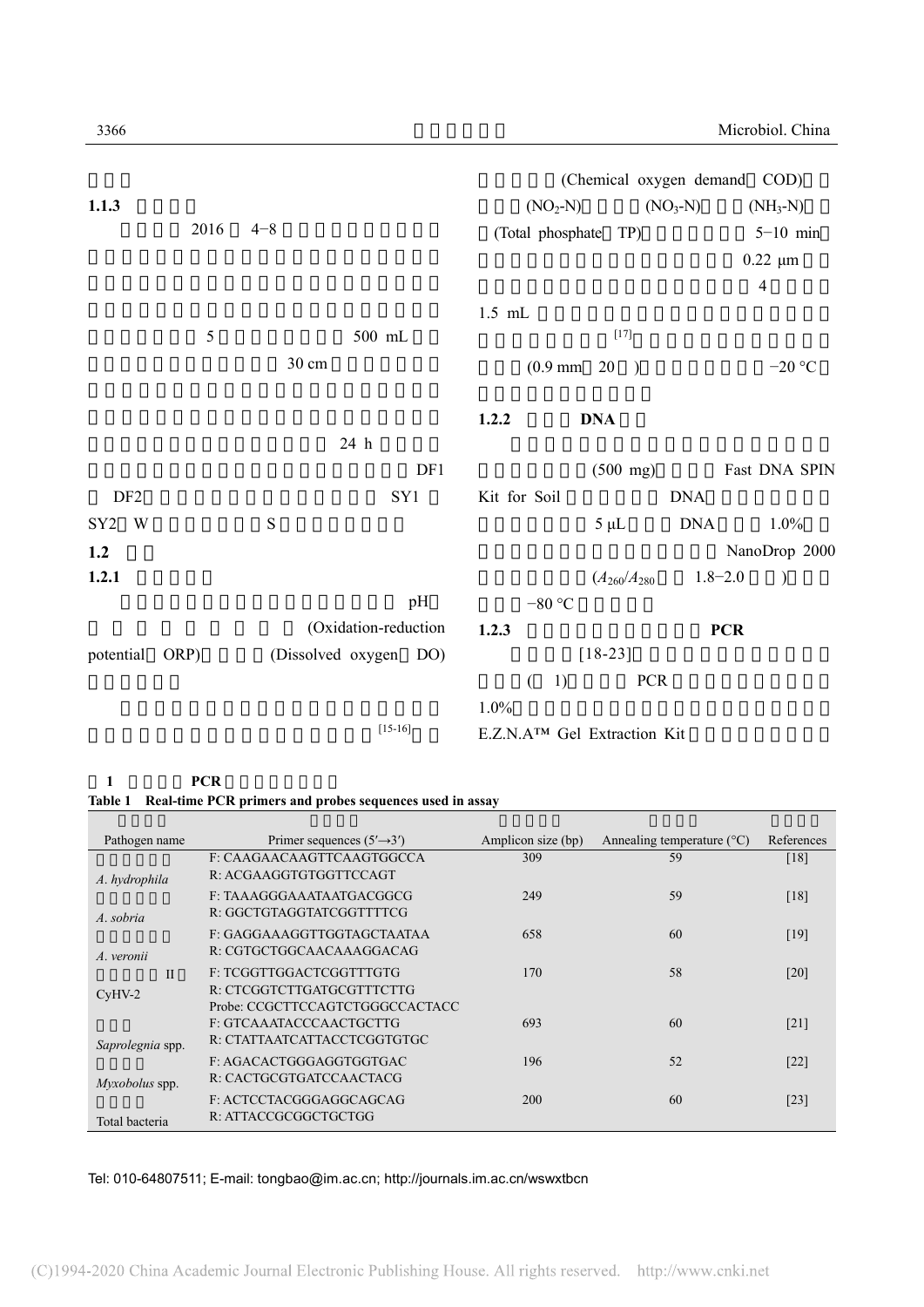| $DH5\alpha$<br>$(T-RFs)$<br>$<$ 50 bp<br>$>900$ bp<br>LB<br>$1.5$ mL<br>(Shannon<br>H <sub>0</sub><br>(Simpson<br>D)<br><b>NCBI</b><br>(E)<br>(S)<br>$T-RFs^{[25]}$<br>$<1\%$<br>BLAST (http://www.ncbi.nih.gov/blast/)<br>E.Z.N.A. <sup>®</sup> Plasmid Mini<br>(Moving-window analysis)<br>$[26]$<br><b>TRFs</b><br><b>DNA</b><br>MICA III TRFLP analysis (PAT+) program<br>10<br>(http://mica.<br><b>PCR</b><br>ibest.uidaho.edu)<br><b>SPSS 20</b><br>Prism 6<br><b>PCR</b><br>CFX Connect™<br>$GoTag^{\circledast} qPCR$<br>$\overline{2}$<br>Master Mix 12.5 µL<br>$(0.5 \text{ \mu} \text{mol/L})$<br>2.1<br>$0.5 \mu L$<br>ddH <sub>2</sub> O<br>$1 \mu L$<br>$25 \mu L$<br><b>PCR</b><br>$\mathbf{1}$<br>95 °C 2 min 94 °C 15 s 52-60 °C 30 s<br>72 °C 45 s 40<br>72 °C 10 min<br>95 °C 1 min 55 °C 30 s 95 °C 30 s<br>3<br>$C_{t}$<br>pH<br><b>DNA</b><br>ddH <sub>2</sub> O<br>$(7.5\pm0.2)-(9.8\pm0.4)$<br>1.2.4<br><b>T-RFLP</b><br>ORP<br>$(19.9\pm2.0)$ $-(35.3\pm0.2)$ °C<br>16S rRNA<br><b>DNA</b><br>$(147\pm27)-(220\pm8)$ mV<br><b>PCR</b><br>27F<br>926R<br>$\left($<br>27F<br>FAM $)^{[24]}$ PCR<br>95 °C<br>5 <sup>'</sup><br>D <sub>O</sub><br>5 min 95 °C 45 s 50 °C 45 s 72 °C 1 min 30<br>$[(2.14\pm0.7)-(18.0\pm0.5)$ mg/L]<br>72 °C 10 min<br>3<br>$\overline{3}$<br><b>PCR</b><br>DO<br><b>PCR</b><br>DO<br>E.Z.N.A <sup>TM</sup> Gel Extraction Kit<br><b>PCR</b><br>$5 - 7$<br>Hha I (GCG $\circ$ C)<br>$(13\pm2)-(109\pm16)$ mg/L<br><b>COD</b><br>$(37 °C \t3 h)$<br>$[(0.11 \pm 0.01) - (0.29 \pm 0.01)$ mg/L]<br>ABI<br>3730xl DNA<br>$(0.033 \pm 0.015)$ - $(0.105 \pm 0.015)$ mg/L<br>T-RFLP<br>analyzer<br>$(0.037 \pm 0.002)$ - $(0.42 \pm 0.02)$ mg/L<br>1.3<br>GeneMarker (V1.75)<br>T-RFLP | <b>PCR</b>     | pGEM-T Easy |  | GS600liz |  |
|---------------------------------------------------------------------------------------------------------------------------------------------------------------------------------------------------------------------------------------------------------------------------------------------------------------------------------------------------------------------------------------------------------------------------------------------------------------------------------------------------------------------------------------------------------------------------------------------------------------------------------------------------------------------------------------------------------------------------------------------------------------------------------------------------------------------------------------------------------------------------------------------------------------------------------------------------------------------------------------------------------------------------------------------------------------------------------------------------------------------------------------------------------------------------------------------------------------------------------------------------------------------------------------------------------------------------------------------------------------------------------------------------------------------------------------------------------------------------------------------------------------------------------------------------------------------------------------------------------------------------------------------------------------------------------------------------------------------------------------|----------------|-------------|--|----------|--|
|                                                                                                                                                                                                                                                                                                                                                                                                                                                                                                                                                                                                                                                                                                                                                                                                                                                                                                                                                                                                                                                                                                                                                                                                                                                                                                                                                                                                                                                                                                                                                                                                                                                                                                                                       |                |             |  |          |  |
|                                                                                                                                                                                                                                                                                                                                                                                                                                                                                                                                                                                                                                                                                                                                                                                                                                                                                                                                                                                                                                                                                                                                                                                                                                                                                                                                                                                                                                                                                                                                                                                                                                                                                                                                       | <b>PCR</b>     |             |  |          |  |
|                                                                                                                                                                                                                                                                                                                                                                                                                                                                                                                                                                                                                                                                                                                                                                                                                                                                                                                                                                                                                                                                                                                                                                                                                                                                                                                                                                                                                                                                                                                                                                                                                                                                                                                                       |                |             |  |          |  |
|                                                                                                                                                                                                                                                                                                                                                                                                                                                                                                                                                                                                                                                                                                                                                                                                                                                                                                                                                                                                                                                                                                                                                                                                                                                                                                                                                                                                                                                                                                                                                                                                                                                                                                                                       |                |             |  |          |  |
|                                                                                                                                                                                                                                                                                                                                                                                                                                                                                                                                                                                                                                                                                                                                                                                                                                                                                                                                                                                                                                                                                                                                                                                                                                                                                                                                                                                                                                                                                                                                                                                                                                                                                                                                       |                |             |  |          |  |
|                                                                                                                                                                                                                                                                                                                                                                                                                                                                                                                                                                                                                                                                                                                                                                                                                                                                                                                                                                                                                                                                                                                                                                                                                                                                                                                                                                                                                                                                                                                                                                                                                                                                                                                                       |                |             |  |          |  |
|                                                                                                                                                                                                                                                                                                                                                                                                                                                                                                                                                                                                                                                                                                                                                                                                                                                                                                                                                                                                                                                                                                                                                                                                                                                                                                                                                                                                                                                                                                                                                                                                                                                                                                                                       | Kit I Spin Kit |             |  |          |  |
|                                                                                                                                                                                                                                                                                                                                                                                                                                                                                                                                                                                                                                                                                                                                                                                                                                                                                                                                                                                                                                                                                                                                                                                                                                                                                                                                                                                                                                                                                                                                                                                                                                                                                                                                       |                |             |  |          |  |
|                                                                                                                                                                                                                                                                                                                                                                                                                                                                                                                                                                                                                                                                                                                                                                                                                                                                                                                                                                                                                                                                                                                                                                                                                                                                                                                                                                                                                                                                                                                                                                                                                                                                                                                                       |                |             |  |          |  |
|                                                                                                                                                                                                                                                                                                                                                                                                                                                                                                                                                                                                                                                                                                                                                                                                                                                                                                                                                                                                                                                                                                                                                                                                                                                                                                                                                                                                                                                                                                                                                                                                                                                                                                                                       |                |             |  |          |  |
|                                                                                                                                                                                                                                                                                                                                                                                                                                                                                                                                                                                                                                                                                                                                                                                                                                                                                                                                                                                                                                                                                                                                                                                                                                                                                                                                                                                                                                                                                                                                                                                                                                                                                                                                       |                |             |  |          |  |
|                                                                                                                                                                                                                                                                                                                                                                                                                                                                                                                                                                                                                                                                                                                                                                                                                                                                                                                                                                                                                                                                                                                                                                                                                                                                                                                                                                                                                                                                                                                                                                                                                                                                                                                                       | <b>PCR</b>     |             |  |          |  |
|                                                                                                                                                                                                                                                                                                                                                                                                                                                                                                                                                                                                                                                                                                                                                                                                                                                                                                                                                                                                                                                                                                                                                                                                                                                                                                                                                                                                                                                                                                                                                                                                                                                                                                                                       |                |             |  |          |  |
|                                                                                                                                                                                                                                                                                                                                                                                                                                                                                                                                                                                                                                                                                                                                                                                                                                                                                                                                                                                                                                                                                                                                                                                                                                                                                                                                                                                                                                                                                                                                                                                                                                                                                                                                       |                |             |  |          |  |
|                                                                                                                                                                                                                                                                                                                                                                                                                                                                                                                                                                                                                                                                                                                                                                                                                                                                                                                                                                                                                                                                                                                                                                                                                                                                                                                                                                                                                                                                                                                                                                                                                                                                                                                                       |                |             |  |          |  |
|                                                                                                                                                                                                                                                                                                                                                                                                                                                                                                                                                                                                                                                                                                                                                                                                                                                                                                                                                                                                                                                                                                                                                                                                                                                                                                                                                                                                                                                                                                                                                                                                                                                                                                                                       |                |             |  |          |  |
|                                                                                                                                                                                                                                                                                                                                                                                                                                                                                                                                                                                                                                                                                                                                                                                                                                                                                                                                                                                                                                                                                                                                                                                                                                                                                                                                                                                                                                                                                                                                                                                                                                                                                                                                       |                |             |  |          |  |
|                                                                                                                                                                                                                                                                                                                                                                                                                                                                                                                                                                                                                                                                                                                                                                                                                                                                                                                                                                                                                                                                                                                                                                                                                                                                                                                                                                                                                                                                                                                                                                                                                                                                                                                                       |                |             |  |          |  |
|                                                                                                                                                                                                                                                                                                                                                                                                                                                                                                                                                                                                                                                                                                                                                                                                                                                                                                                                                                                                                                                                                                                                                                                                                                                                                                                                                                                                                                                                                                                                                                                                                                                                                                                                       |                |             |  |          |  |
|                                                                                                                                                                                                                                                                                                                                                                                                                                                                                                                                                                                                                                                                                                                                                                                                                                                                                                                                                                                                                                                                                                                                                                                                                                                                                                                                                                                                                                                                                                                                                                                                                                                                                                                                       |                |             |  |          |  |
|                                                                                                                                                                                                                                                                                                                                                                                                                                                                                                                                                                                                                                                                                                                                                                                                                                                                                                                                                                                                                                                                                                                                                                                                                                                                                                                                                                                                                                                                                                                                                                                                                                                                                                                                       |                |             |  |          |  |
|                                                                                                                                                                                                                                                                                                                                                                                                                                                                                                                                                                                                                                                                                                                                                                                                                                                                                                                                                                                                                                                                                                                                                                                                                                                                                                                                                                                                                                                                                                                                                                                                                                                                                                                                       |                |             |  |          |  |
|                                                                                                                                                                                                                                                                                                                                                                                                                                                                                                                                                                                                                                                                                                                                                                                                                                                                                                                                                                                                                                                                                                                                                                                                                                                                                                                                                                                                                                                                                                                                                                                                                                                                                                                                       |                |             |  |          |  |
|                                                                                                                                                                                                                                                                                                                                                                                                                                                                                                                                                                                                                                                                                                                                                                                                                                                                                                                                                                                                                                                                                                                                                                                                                                                                                                                                                                                                                                                                                                                                                                                                                                                                                                                                       |                |             |  |          |  |
|                                                                                                                                                                                                                                                                                                                                                                                                                                                                                                                                                                                                                                                                                                                                                                                                                                                                                                                                                                                                                                                                                                                                                                                                                                                                                                                                                                                                                                                                                                                                                                                                                                                                                                                                       |                |             |  |          |  |
|                                                                                                                                                                                                                                                                                                                                                                                                                                                                                                                                                                                                                                                                                                                                                                                                                                                                                                                                                                                                                                                                                                                                                                                                                                                                                                                                                                                                                                                                                                                                                                                                                                                                                                                                       |                |             |  |          |  |
|                                                                                                                                                                                                                                                                                                                                                                                                                                                                                                                                                                                                                                                                                                                                                                                                                                                                                                                                                                                                                                                                                                                                                                                                                                                                                                                                                                                                                                                                                                                                                                                                                                                                                                                                       |                |             |  |          |  |
|                                                                                                                                                                                                                                                                                                                                                                                                                                                                                                                                                                                                                                                                                                                                                                                                                                                                                                                                                                                                                                                                                                                                                                                                                                                                                                                                                                                                                                                                                                                                                                                                                                                                                                                                       |                |             |  |          |  |
|                                                                                                                                                                                                                                                                                                                                                                                                                                                                                                                                                                                                                                                                                                                                                                                                                                                                                                                                                                                                                                                                                                                                                                                                                                                                                                                                                                                                                                                                                                                                                                                                                                                                                                                                       |                |             |  |          |  |
|                                                                                                                                                                                                                                                                                                                                                                                                                                                                                                                                                                                                                                                                                                                                                                                                                                                                                                                                                                                                                                                                                                                                                                                                                                                                                                                                                                                                                                                                                                                                                                                                                                                                                                                                       |                |             |  |          |  |
|                                                                                                                                                                                                                                                                                                                                                                                                                                                                                                                                                                                                                                                                                                                                                                                                                                                                                                                                                                                                                                                                                                                                                                                                                                                                                                                                                                                                                                                                                                                                                                                                                                                                                                                                       |                |             |  |          |  |
|                                                                                                                                                                                                                                                                                                                                                                                                                                                                                                                                                                                                                                                                                                                                                                                                                                                                                                                                                                                                                                                                                                                                                                                                                                                                                                                                                                                                                                                                                                                                                                                                                                                                                                                                       |                |             |  |          |  |
|                                                                                                                                                                                                                                                                                                                                                                                                                                                                                                                                                                                                                                                                                                                                                                                                                                                                                                                                                                                                                                                                                                                                                                                                                                                                                                                                                                                                                                                                                                                                                                                                                                                                                                                                       |                |             |  |          |  |
|                                                                                                                                                                                                                                                                                                                                                                                                                                                                                                                                                                                                                                                                                                                                                                                                                                                                                                                                                                                                                                                                                                                                                                                                                                                                                                                                                                                                                                                                                                                                                                                                                                                                                                                                       |                |             |  |          |  |
|                                                                                                                                                                                                                                                                                                                                                                                                                                                                                                                                                                                                                                                                                                                                                                                                                                                                                                                                                                                                                                                                                                                                                                                                                                                                                                                                                                                                                                                                                                                                                                                                                                                                                                                                       |                |             |  |          |  |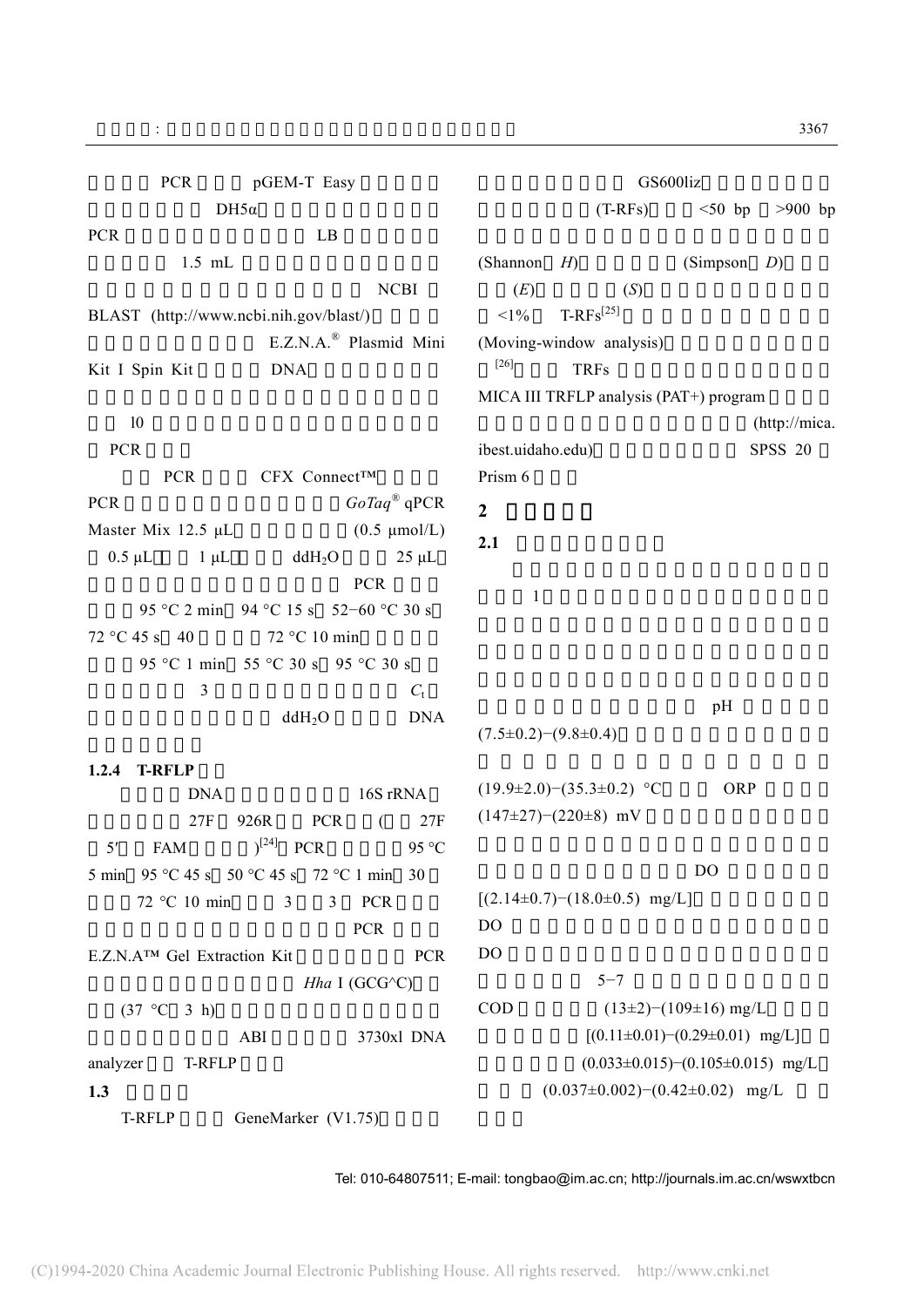





### **2** 定量 **PCR** 扩增线性关系和扩增效率 **Table 2 The linear relation and amplification efficiency of qPCR**

|                          |       |                           |                    | $C_{t}$             |
|--------------------------|-------|---------------------------|--------------------|---------------------|
| Pathogen name            | $R^2$ | Linear relation           | Efficiency $(\% )$ | Samples $C_t$ range |
| A. hydrophila            | 0.993 | $Y=-3.020\times1gX+40.66$ | 114.3              | $19.29 - 27.74$     |
| A. sobria                | 0.985 | $Y=-3.489\times1gX+47.31$ | 93.5               | $28.44 - 35.63$     |
| A. veronii               | 0.995 | $Y=-3.736\times1gX+48.19$ | 95.7               | $16.62 - 23.36$     |
| $\mathbf{I}$<br>$CyHV-2$ | 0.991 | $Y=-3.095\times1gX+37.61$ | 110.4              | $28.52 - 36.32$     |
| Saprolegnia spp.         | 0.988 | $Y=-3.424\times1gX+46.46$ | 103.0              | $25.64 - 27.76$     |
| Myxobolus spp.           | 0.989 | $Y=-3.480\times10X+38.76$ | 107.8              | $25.66 - 29.67$     |
| Total bacteria           | 0.990 | $Y=-3.298\times1gX+38.76$ | 101.1              | $14.06 - 15.58$     |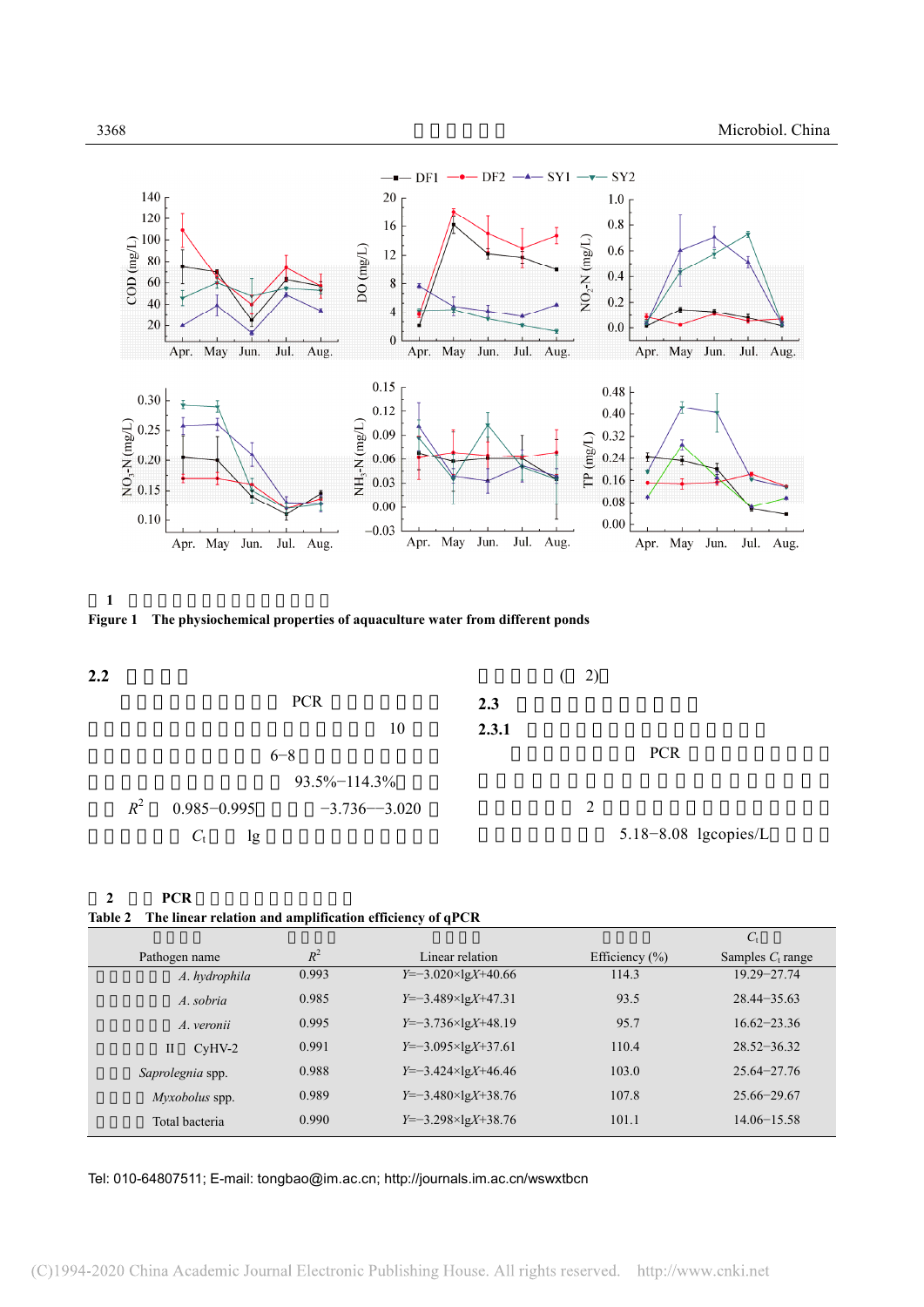



**Figure 2 Concentrations of pathogenic microorganisms in pond waters** 

Note: A: *A*. *hydrophila*; B: *A*. *sobria*; C: *A*. *veronii*; D: CyHV-2; E: *Myxobolus* spp.; F: Saprolegnia spp..

| $5.67 - 9.10$ lgcopies/L                  | Saprolegnia spp. Aeromonas spp.                       |
|-------------------------------------------|-------------------------------------------------------|
| $5.71 - 8.72$ lgcopies/L<br>$2.74-$       | $(R<0$ $P<0.01)$                                      |
| 5.45 lgcopies/L 6.01-8.83 lgcopies/L      |                                                       |
| 2.88-4.74 lgcopies/L<br>2                 | 3)                                                    |
| $\overline{4}$                            | 2.3.2                                                 |
| DF <sub>2</sub><br>SY <sub>2</sub>        | 3                                                     |
| DF1<br>SY <sub>2</sub>                    | $3.49 - 6.05$ lgcopies/g                              |
| 9.5-11.1 lgcopies/L                       | $4.29 -$<br>$3.63 - 6.24$ lgcopies/g                  |
|                                           | $8.15 \text{ Igcopies/g}$<br>$2.29 - 4.47$ lgcopies/g |
|                                           | $3.89 - 6.17$ lgcopies/g<br>$2.89 -$                  |
| A. sobria A. veronii<br>pH                | 4.66 $lgcopies/g$                                     |
| $(R>0$ $P<0.05$ ) A. hydrophila A. sobria | 7.06–9.57 lgcopies/g                                  |
| A. veronii COD<br>$(R<0$ $P<0.05)$        |                                                       |
| $CyHV-2$<br>pH                            | DF <sub>2</sub><br>SY <sub>2</sub>                    |
| $(R>0$ $P<0.05)$<br>(R<0)                 | DF1<br>SY <sub>1</sub>                                |
| $P<0.05$ ) Myxobolus spp.                 | 2.4                                                   |
| $(R<0$ $P<0.05)$                          | Hha I                                                 |
| $(R>0$ $P<0.01$ )                         | <b>PCR-RFLP</b>                                       |
|                                           | $\overline{4}$                                        |
| $CyHV-2$<br>Pearson                       |                                                       |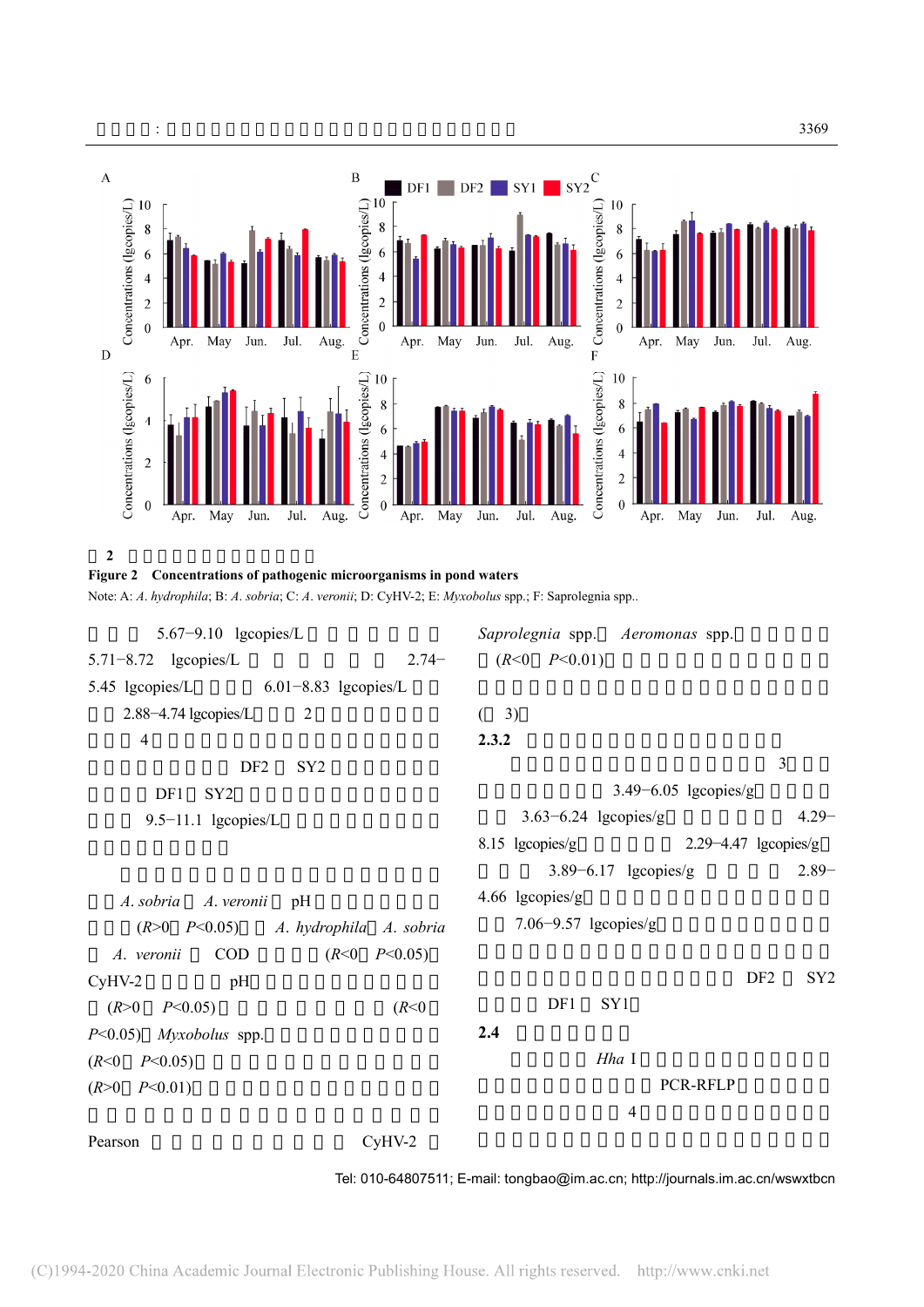| гание э                                |               |                      | <b>Fearson Correlation between environmental factors and water pathogens</b> |                       |                       |                       |
|----------------------------------------|---------------|----------------------|------------------------------------------------------------------------------|-----------------------|-----------------------|-----------------------|
|                                        |               |                      |                                                                              | $\mathbf{I}$          |                       |                       |
| Environmental factors                  | A. hydrophila | A. sobria            | A. veronii                                                                   | $CyHV-2$              | Saprolegnia spp.      | Myxobolus spp.        |
| pH                                     | 0.400         | $0.469$ <sup>*</sup> | $0.470^*$                                                                    | $0.473$ <sup>*</sup>  | 0.065                 | $-0.130$              |
| Temperature                            | 0.163         | $0.557$ *            | $0.657**$                                                                    | $0.615***$            | $-0.163$              | $-0.789$ **           |
| <b>DO</b>                              | 0.404         | 0.437                | 0.436                                                                        | $0.586*$              | $-0.086$              | $-0.706$ **           |
| $\rm COD$                              | $-0.517$ *    | $-0.662$ **          | $-0.665$ **                                                                  | $-0.098$              | $-0.474$ <sup>*</sup> | 0.180                 |
| $NO2-N$                                | $-0.296$      | $-0.010$             | 0.124                                                                        | $-0.309$              | 0.054                 | $-0.051$              |
| $NO3-N$                                | 0.120         | $-0.150$             | $-0.309$                                                                     | $-0.342$              | 0.298                 | $0.681$ **            |
| $NH3-N$                                | 0.147         | $-0.113$             | $-0.136$                                                                     | $-0.050$              | 0.199                 | 0.298                 |
| TP                                     | $-0.196$      | $-0.271$             | $-0.262$                                                                     | $-0.484$ <sup>*</sup> | 0.070                 | 0.200                 |
|                                        | 1.000         | $0.845***$           | $0.812***$                                                                   | $0.738***$            | $0.685***$            | $-0.349$              |
| A. hydrophila                          |               | $1.000\,$            | $0.956**$                                                                    | $0.470*$              | $0.543*$              | $-0.555$ <sup>*</sup> |
| A. sobria                              |               |                      |                                                                              |                       |                       |                       |
|                                        |               |                      | $1.000\,$                                                                    | $0.451$ **            | $0.491$ <sup>*</sup>  | $-0.635***$           |
| A. veronii                             |               |                      |                                                                              |                       |                       |                       |
| $\mathbf{I}$                           |               |                      |                                                                              | 1.000                 | $-0.273$              | $-0.326$              |
| $CyHV-2$                               |               |                      |                                                                              |                       | $1.000\,$             | 0.020                 |
|                                        |               |                      |                                                                              |                       |                       |                       |
| Saprolegnia spp.                       |               |                      |                                                                              |                       |                       | 1.000                 |
| $\lambda$ <i>L</i> $\lambda$ $\lambda$ |               |                      |                                                                              |                       |                       |                       |

**3** 水体环境因子与病原菌之间的 **Pearson** 相关性 **Table 3 Pearson correlation between environmental factors and water pathogens** 

*Myxobolus* spp.

 $\ast$  0.05 ()  $\ast$  0.01 () .

Note: \*: *P*<0.05, significant difference; \*\*: *P*<0.01, extremely significant difference.



**3** 养殖池塘沉积物病原微生物丰度

**Figure 3 Concentrations of pathogenic microorganisms in pond sediments** 

Note: A: *A*. *hydrophila*; B: *A*. *sobria*; C: *A*. *veronii*; D: CyHV-2; E: *Myxobolus* spp.; F: Saprolegnia spp..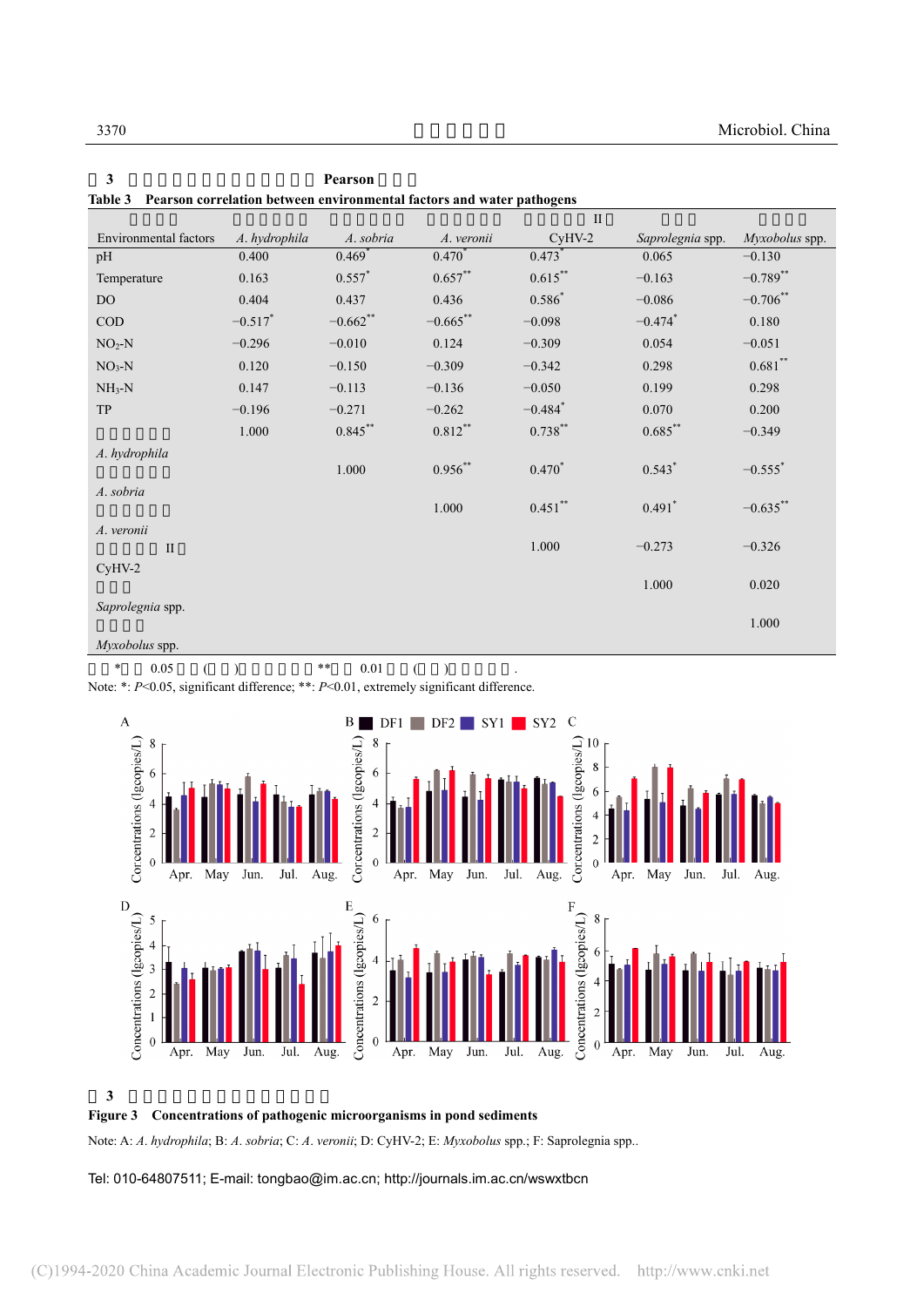**4** 养殖水体和沉积物细菌多样性指数

| Table 4 Bacterial diversity and richness obtained using T-RFLP analysis |                |                 |               |               |                  |                                                       |                  |                              |                  |  |
|-------------------------------------------------------------------------|----------------|-----------------|---------------|---------------|------------------|-------------------------------------------------------|------------------|------------------------------|------------------|--|
|                                                                         |                |                 | Water samples |               |                  |                                                       | Sediment samples |                              |                  |  |
| Sample ID                                                               | Sample time    | ${\cal S}$      | $\cal H$      | D             | $\boldsymbol{J}$ | $\boldsymbol{S}$                                      | $\cal H$         | $\cal D$                     | $\boldsymbol{J}$ |  |
| DF1                                                                     | Apr.           | $\overline{22}$ | 2.51          | 1.68          | 0.56             | $\overline{30}$                                       | 3.07             | 2.38                         | 0.72             |  |
|                                                                         | May            | $17$            | 2.14          | 1.28          | 0.50             | $27\,$                                                | 2.96             | 2.15                         | 0.71             |  |
|                                                                         | Jun.           | 24              | 2.53          | 1.87          | 0.52             | 20                                                    | 2.44             | 1.67                         | 0.57             |  |
|                                                                         | Jul.           | 25              | 2.54          | 1.97          | 0.51             | 24                                                    | 2.81             | 1.93                         | 0.69             |  |
|                                                                         | Aug.           | $17\,$          | 2.33          | 1.29          | 0.60             | 25                                                    | 2.84             | 1.99                         | 0.68             |  |
| DF <sub>2</sub>                                                         | Apr.           | 23              | 2.69          | 1.72          | 0.64             | 23                                                    | 2.70             | 1.86                         | 0.65             |  |
|                                                                         | May            | 17              | 2.31          | 1.28          | 0.60             | 30                                                    | 3.19             | 2.31                         | $0.81\,$         |  |
|                                                                         | Jun.           | 26              | 2.52          | 2.07          | 0.48             | 26                                                    | 2.98             | 2.03                         | $0.76\,$         |  |
|                                                                         | Jul.           | $29\,$          | 2.87          | 2.28          | 0.61             | 26                                                    | 2.85             | 2.16                         | 0.66             |  |
|                                                                         | Aug.           | $17\,$          | 2.29          | 1.30          | 0.58             | $27\,$                                                | 2.86             | 2.15                         | 0.77             |  |
| ${\rm SY1}$                                                             | Apr.           | 25              | 2.32          | 1.97          | 0.41             | $31\,$                                                | 3.25             | 2.39                         | 0.83             |  |
|                                                                         | May            | 19              | 2.21          | 1.44          | 0.48             | 30                                                    | 3.12             | 2.31                         | 0.75             |  |
|                                                                         | Jun.           | 25              | 2.50          | 1.96          | 0.49             | 32                                                    | 3.15             | 2.43                         | 0.73             |  |
|                                                                         | Jul.           | $17\,$          | 2.09          | 1.28          | 0.42             | $22\,$                                                | 2.71             | 1.69                         | $0.68\,$         |  |
|                                                                         | Aug.           | $11\,$          | 1.44          | 0.90          | 0.38             | 26                                                    | 2.86             | 2.02                         | $0.67\,$         |  |
| ${\rm SY2}$                                                             | Apr.           | $25\,$          | 2.40          | 1.97          | 0.44             | $24\,$                                                | 2.75             | 1.96                         | 0.65             |  |
|                                                                         | May            | 22              | 2.24          | 1.70          | 0.43             | 31                                                    | 3.13             | 2.37                         | 0.74             |  |
|                                                                         | Jun.           | 26              | 2.59          | 2.04          | 0.51             | 32                                                    | 3.20             | 2.49                         | 0.76             |  |
|                                                                         | Jul.           | $15\,$          | 1.85          | 1.38          | 0.39             | 31                                                    | 3.07             | 2.38                         | $0.70\,$         |  |
|                                                                         | Aug.           | 17              | 2.14          | 1.41          | 0.40             | 28                                                    | 3.00             | 2.18                         | 0.72             |  |
|                                                                         |                |                 |               |               |                  | 77-96 bp 197-209 bp 508-596 bp                        |                  |                              |                  |  |
|                                                                         |                | T-RFs           |               | $11 - 29$     |                  |                                                       |                  | 84 bp (0%-7.4%) 89 bp (9.0%- |                  |  |
| $20 - 32$                                                               | Shannon-wiener |                 |               | $1.44 - 2.87$ |                  | 27.1%) 94 bp $(0\% - 5.6\%)$ 200 bp $(1.4\% - 5.1\%)$ |                  |                              |                  |  |
| $2.44 - 3.25$                                                           |                |                 |               |               |                  | 202 bp (0%-5.1%) 203 bp (0%-6.1%) 533 bp              |                  |                              |                  |  |
| T-RFs                                                                   |                | $17 - 29$       | $20 - 30$     |               |                  | $(0\% - 12.0\%)$ 538 bp $(0\% - 15.0\%)$              |                  |                              | 560 bp           |  |
|                                                                         |                |                 |               |               |                  |                                                       |                  |                              |                  |  |
| T-RFs                                                                   |                | $11 - 26$       | $22 - 32$     |               | $(0\% - 14.3\%)$ | $<$ 1%                                                |                  | 567 bp $(0\%-22.7\%)$ Others |                  |  |
|                                                                         |                |                 |               |               | T-RFs            |                                                       |                  | 4                            | T-RFs            |  |
|                                                                         |                |                 |               |               |                  |                                                       |                  |                              |                  |  |
|                                                                         |                |                 |               |               | 84 bp            |                                                       |                  |                              |                  |  |
| 14.28%                                                                  | 6.08%          |                 |               |               |                  |                                                       |                  | DF1                          | DF <sub>2</sub>  |  |
|                                                                         |                |                 |               | 17.8%         | 89 bp            | T-RF                                                  |                  |                              |                  |  |
| 22.7%                                                                   |                |                 |               |               |                  | SY1                                                   | SY <sub>2</sub>  |                              |                  |  |
|                                                                         |                |                 |               |               |                  |                                                       |                  |                              |                  |  |
|                                                                         |                |                 |               |               |                  |                                                       | 4B               |                              |                  |  |
|                                                                         |                | $4A$            |               |               |                  |                                                       |                  |                              |                  |  |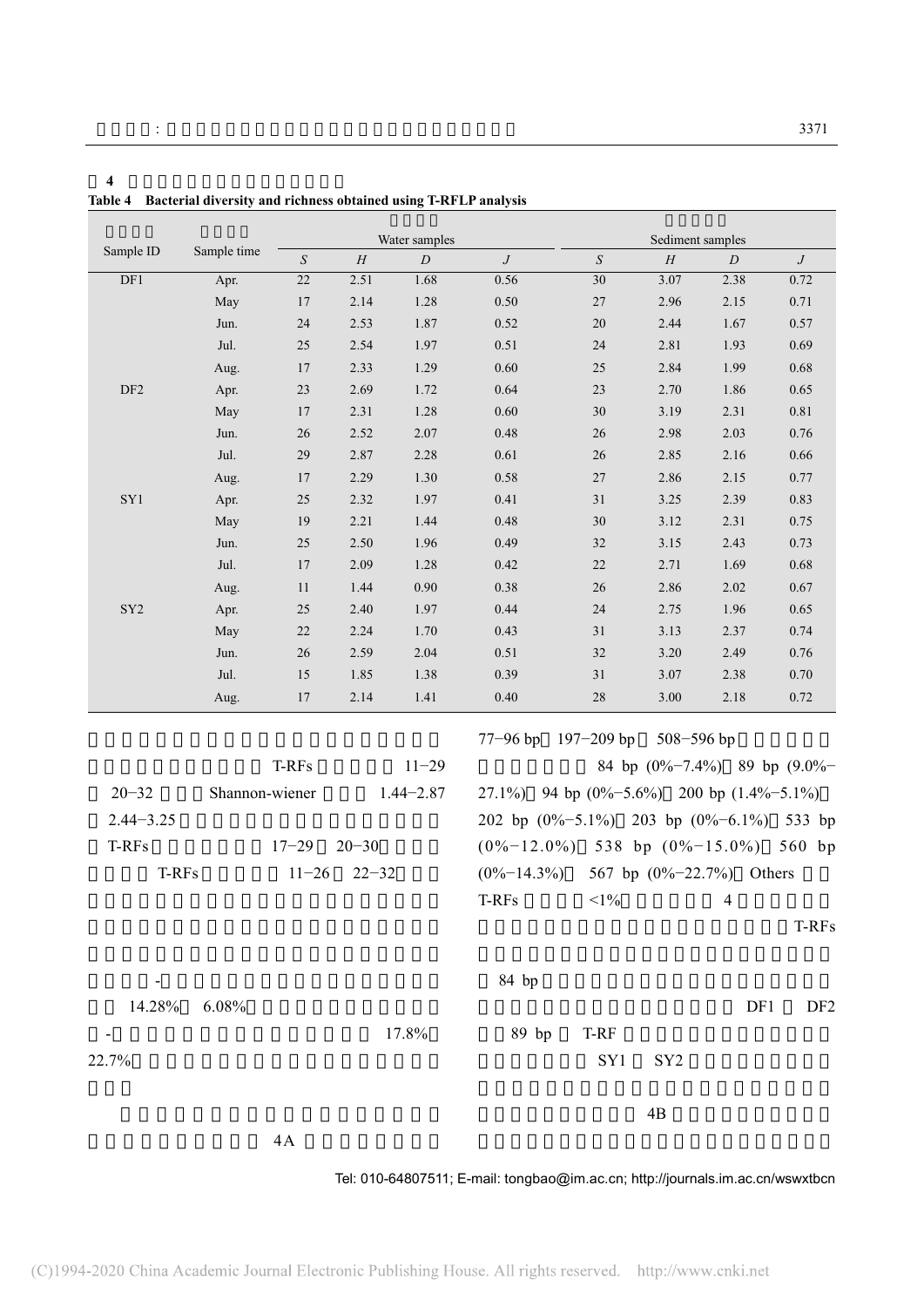

|                  |                                          |          | $\binom{n}{1}, \ldots$ $\binom{n}{r}$ $\binom{n}{r}$ $\binom{n}{r}$ $\binom{n}{r}$ $\binom{n}{r}$ $\binom{n}{r}$ $\binom{n}{r}$ $\binom{n}{r}$ $\binom{n}{r}$ $\binom{n}{r}$ $\binom{n}{r}$ $\binom{n}{r}$ $\binom{n}{r}$ $\binom{n}{r}$ $\binom{n}{r}$ $\binom{n}{r}$ $\binom{n}{r}$ $\binom{n}{r}$ $\binom{n}{r}$ $\binom{n}{r}$ $\binom{n}{r}$ |
|------------------|------------------------------------------|----------|---------------------------------------------------------------------------------------------------------------------------------------------------------------------------------------------------------------------------------------------------------------------------------------------------------------------------------------------------|
|                  | $(0\% - 8.1\%)$ 362 bp $(0\% - 7.0\%)$   | $364$ bp | RDA 16S RNA                                                                                                                                                                                                                                                                                                                                       |
|                  | $(0\% - 11.1\%)$ 562 bp $(0\% - 11.1\%)$ | 564 bp   | T-RFs                                                                                                                                                                                                                                                                                                                                             |
| $(0\% - 18.0\%)$ |                                          |          | T-RFs                                                                                                                                                                                                                                                                                                                                             |
| T-RFs            | $(89 \t200 \t202 \t203 \text{ bp})$      |          | Proteobacteria Firmicutes<br><i>Bacteroidetes</i>                                                                                                                                                                                                                                                                                                 |
| T-RFs            |                                          |          | Actinobacteria Chloroflexi                                                                                                                                                                                                                                                                                                                        |

**5 MiCA T-RFs** 

**Table 5 The dominant T-RFs represented bacteria groups based on MiCA alignment** 

| T-RFs               |                     |                      |
|---------------------|---------------------|----------------------|
| T-RFs fragment (bp) | Genus               | Phylum               |
| 77                  | Delftia sp.         | Proteobacteria       |
| 84                  | Enterococcus sp.    | <b>Firmicutes</b>    |
| 87                  | Capnocytophaga sp.  | <b>Bacteroidetes</b> |
| 89                  | Flavobacterium sp.  | <b>Bacteroidetes</b> |
| 94                  |                     | Uncultured bacterium |
| 200                 | Clostridium sp.     | <b>Firmicutes</b>    |
| 202                 | Mycobacterium sp.   | Actinobacteria       |
| 203                 | Polaromonas sp.     | Proteobacteria       |
| 362                 | Bacillus sp.        | <b>Firmicutes</b>    |
| 364                 | Corynebacterium sp. | Actinobacteria       |
| 533                 |                     | Uncultured bacterium |
| 538                 |                     | Chloroflexi          |
| 560                 | Clostridium sp.     | <b>Firmicutes</b>    |
| 562                 |                     | Proteobacteria       |
| 564                 | Arhodomonas sp.     | Proteobacteria       |
| 567                 | Comamonas sp.       | Proteobacteria       |

− MiCA

Note: −: Taxon was not clearly identified based on MiCA alignment.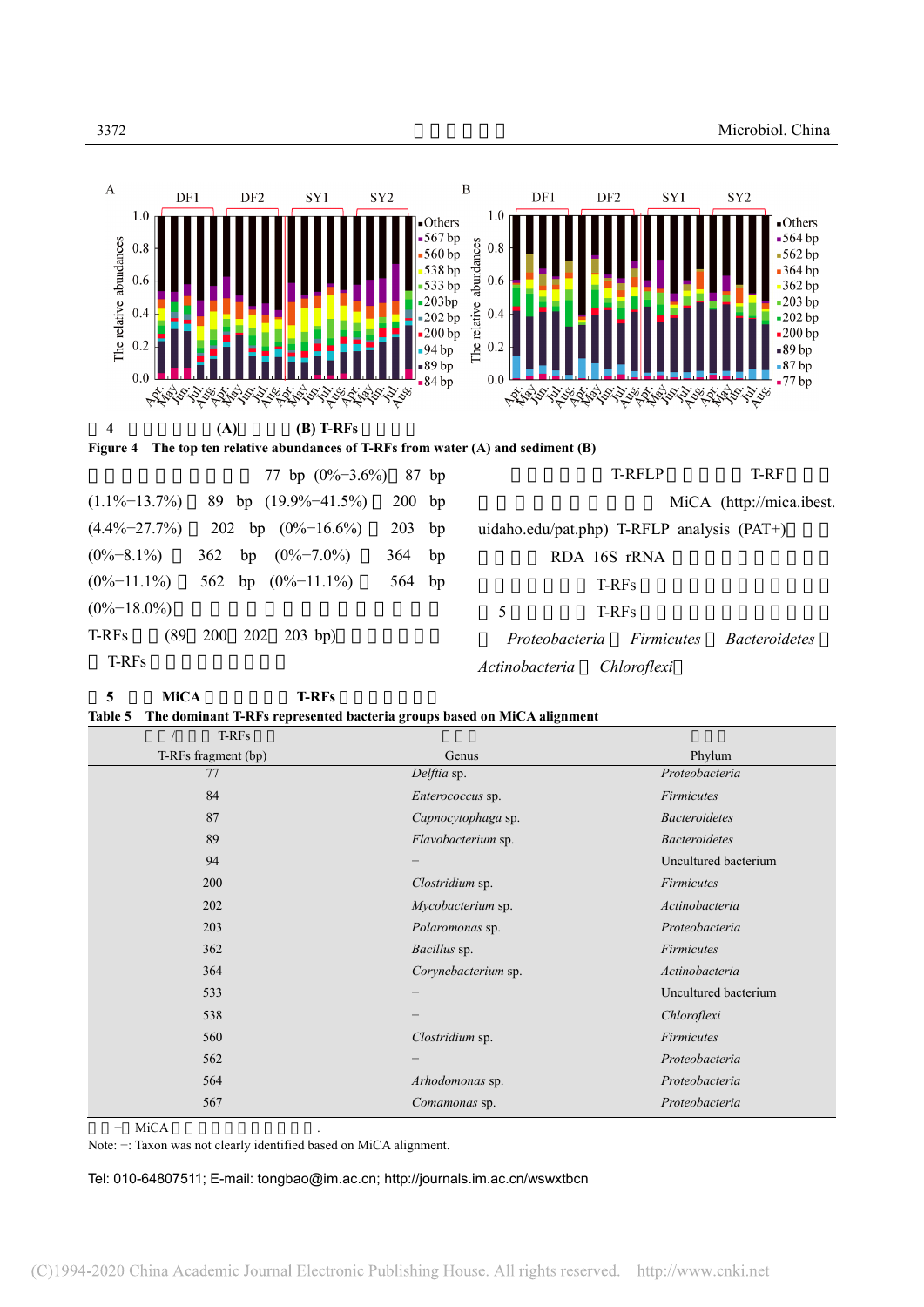

Tel: 010-64807511; E-mail: tongbao@im.ac.cn; http://journals.im.ac.cn/wswxtbcn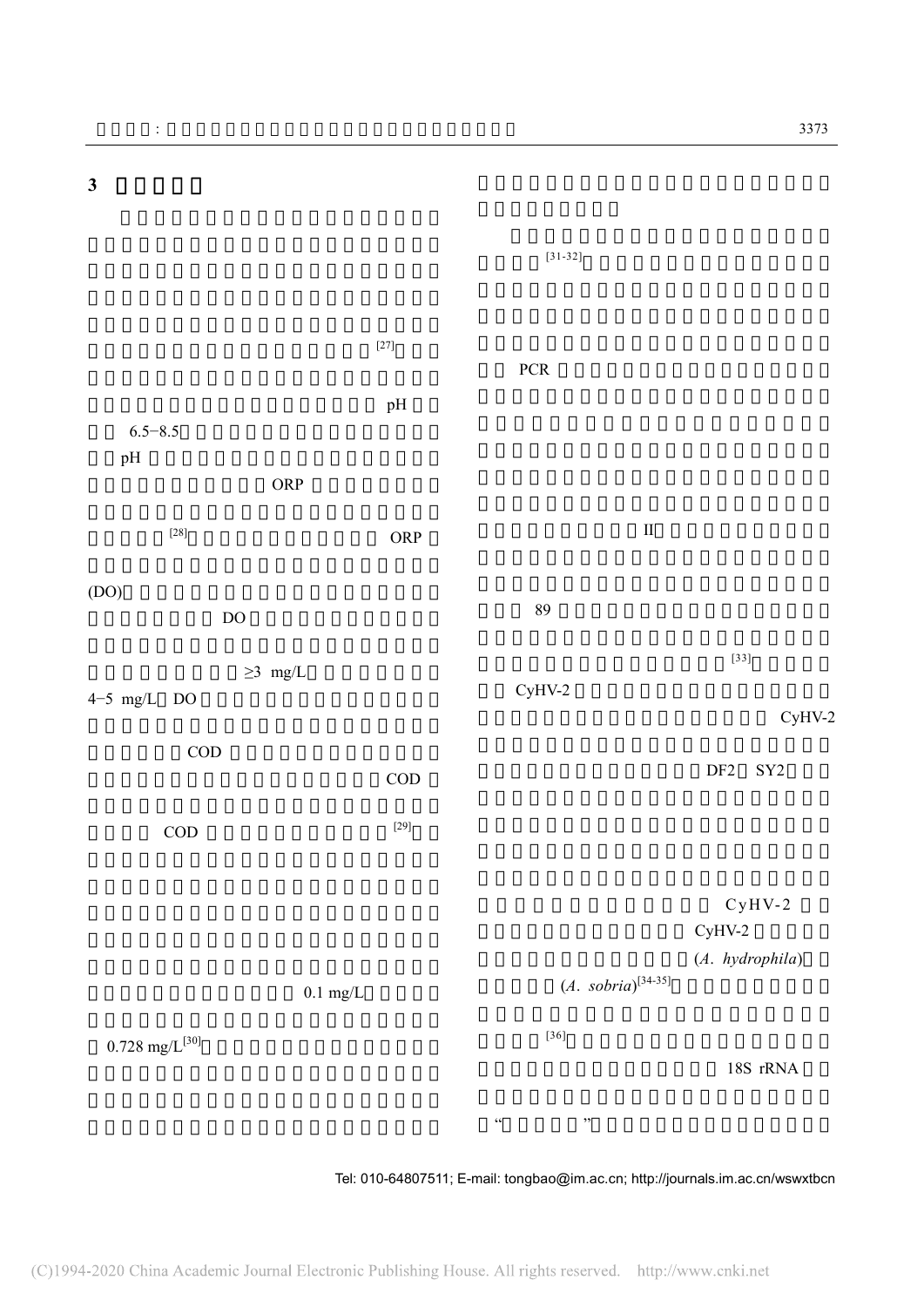| $\zeta\,\zeta$ | $, ,$ | Ke | $[37]$        | Proteobacteria<br><b>Bacteroidetes</b><br>Actinobacteria<br>$[39]$                       |
|----------------|-------|----|---------------|------------------------------------------------------------------------------------------|
|                |       |    |               | Flavobacterium sp. Clostridium sp. Mycobacterium<br>$[40]$<br>Corynebacterium sp.<br>sp. |
|                |       |    |               | Cetobacterium<br>Prolixibacter<br>Rhodocyclus<br>Desulfomicrobium<br>Xanthomonas         |
|                |       |    |               | $[41]$<br>$[42]$<br>She<br>16S rRNA                                                      |
|                |       |    |               | $CyHV-2$<br>Plesiomonas                                                                  |
|                |       |    |               |                                                                                          |
|                |       |    | <b>T-RFLP</b> | T-RFLP                                                                                   |
|                |       |    | $[38]$        | Flavobacterium sp. Bacillus sp.<br>Mycobacterium<br>sp. T-RFLP                           |

T-RF  $\blacksquare$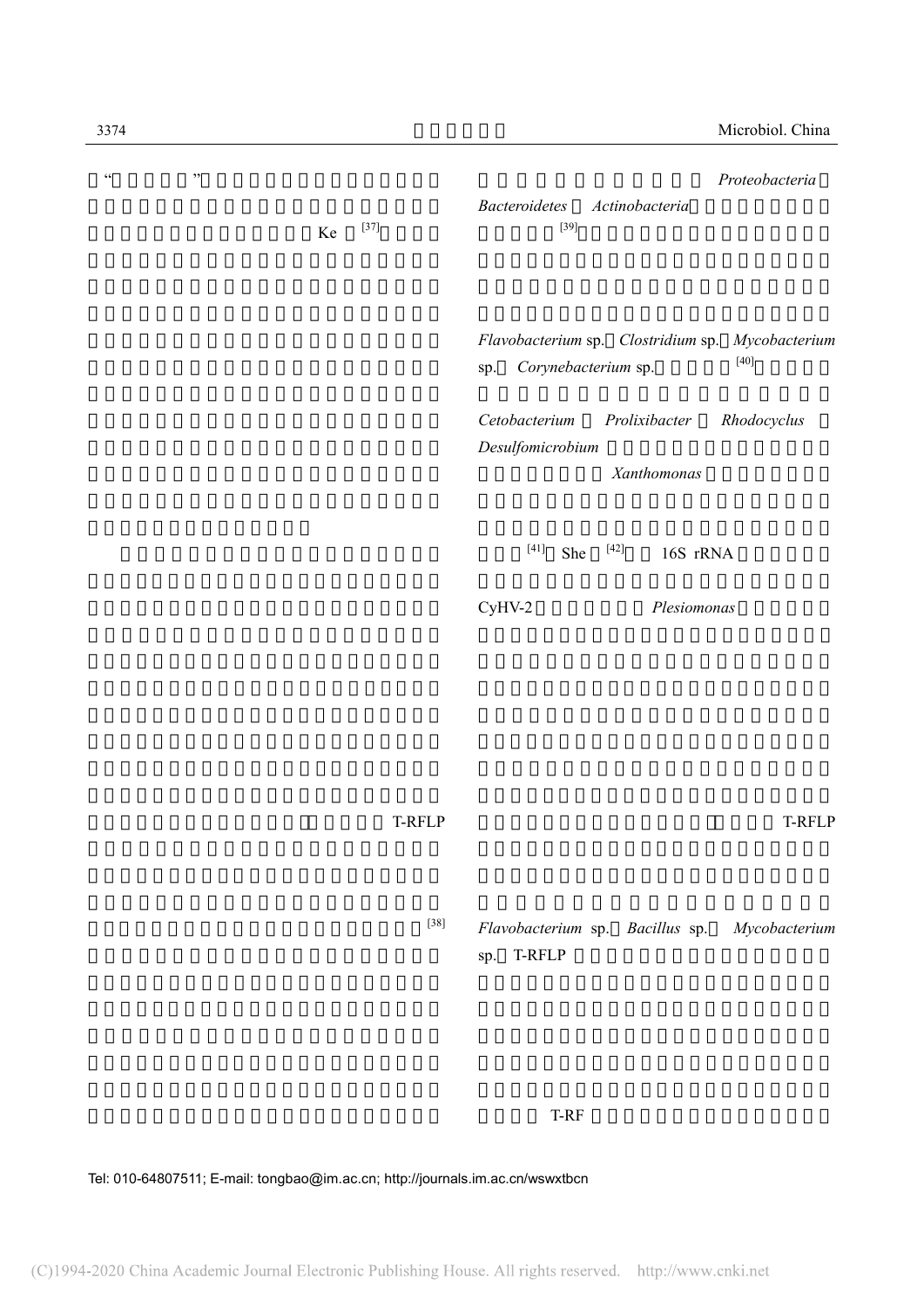2018, 46(24): 187-190

- [8] Minamoto T, Pu XY, Xie J, et al. Monitoring fish pathogenic viruses in natural lakes in Yunnan, China[J]. Limnology, 2015, 16(1): 69-77
- [9] Zhang DF, Liu LH, Li NQ, et al. Epidemic characteristics of different species of *Aeromonas* in diseased fish in southern China[J]. Fisheries Science, 2015, 34(11): 673-682 (in Chinese) 张德锋, 刘礼辉, 李宁求, . 我国南方地区鱼源气单胞菌

 $[J]$ .  $, 2015, 34(11)$ : 673-682

- [10] Fichi G, Cardeti G, Cocumelli C, et al. Detection of cyprinid herpesvirus 2 in association with an *Aeromonas sobria* infection of *Carassius carassius* (L.), in Italy[J]. Journal of Fish Diseases, 2013, 36(10): 823-830
- [11] Wang H, Zhang N, Yang XL, et al. Establishment of a loop-mediated amplification assay for the specific detection of *Saprolegnia* and its spores[J]. Microbiology China, 2012, 39(12): 1835-1843 (in Chinese)
- [J].  $, 2012, 39(12): 1835-1843$ [12] Zhang N, Wang H, Ding QZ, et al. Identification of major

王浩, 张楠, 杨先乐, . 水霉菌环介导等温扩增检测方法

pathogenic *Saprolegnia* species in freshwater aquaculture of China[J]. Journal of Shanghai Ocean University, 2014, 23(1): 80-89 (in Chinese)

## 张楠, 王浩, 丁庆忠, . 我国淡水养殖动物主要致病性水  $[J]$ .  $, 2014, 23(1): 80-89$

[13] Li D. Establishment and preliminary application of PCR detection methods for myxosporeans in *Carassius auratus gibelio*[D]. Wuhan: Master's Thesis of Huazhong Agricultural University, 2016 (in Chinese)

子. **PCR** 

 $[D]$ . : , 2016

- [14] de Schryver P, Vadstein O. Ecological theory as a foundation to control pathogenic invasion in aquaculture[J]. The ISME Journal, 2014, 8(12): 2360-2368
- [15] National Environmental Protection Agency. GB 11607-1989 Water quality standard for fisheries[S]. Beijing: Standards Press of China, 1989 (in Chinese)

$$
\begin{array}{cccc}\n\text{GB} & 11607-1989 \\
\text{C3} & & \\
\text{C4} & & \\
\end{array}
$$

中国标准出版社, 1989

[16] National Environmental Protection Agency, General Administration of Quality Supervision, Inspection and Quarantine of the People's Republic of China. GB 3838-2002 Environmental quality standards for surface water[S]. Beijing: China Environmental Press, 2002 (in Chinese)

 $\mathcal{B}$  , and the set of the set of the set of the set of the set of the set of the set of the set of the set of the set of the set of the set of the set of the set of the set of the set of the set of the set of the set 3838-2002 [S]. : 版社, 2002

[17] Honjo MN, Minamoto T, Matsui K, et al. Quantification of

Tel: 010-64807511; E-mail: tongbao@im.ac.cn; http://journals.im.ac.cn/wswxtbcn

**REFERENCES** 

[1] Chen J, Li JH, Liu XM, et al. Development status and urgent problems to be solved of gibel carp breeding industry in Jiangsu[J]. Scientific Fish Farming, 2014(12): 1-2 (in Chinese)

陈静, 李婧慧, 刘训猛, . 江苏鲫鱼养殖产业发展现状与

 $[J]$ . 2014(12): 1-2

- [2] Jung SJ, Miyazaki T. Herpesviral haematopoietic necrosis of goldfish, *Carassius auratus* (L.)[J]. Journal of Fish Diseases, 1995, 18(3): 211-220
- [3] Wang L, He JG, Liang L, et al. Mass mortality caused by Cyprinid Herpesvirus 2 (CyHV-2) in Prussian carp (*Carassius gibelio*) in China[J]. Bulletin-European Association of Fish Pathologists, 2012, 32(5): 164-173
- [4] Zhou Y, Zeng LB, Zhang H, et al. Establishment of a *Taq*Man real-time PCR assay for detecting the Cyprinid herpesvirusⅡ[J]. Journal of Fisheries of China, 2013, 37(4): 607-613 (in Chinese)

周勇, 曾令兵, 张辉, . 鲤疱疹病毒 II *Taq*Man real-time PCR  $[J]$ .  $, 2013, 37(4)$ :

607-613

- [5] He JQ, Shi XJ, Yu L, et al. Development and evaluation of a loop-mediated isothermal amplification assay for diagnosis of Cyprinid herpesvirus 2[J]. Journal of Virological Methods, 2013, 194(1/2): 206-210
- [6] Wu T, Ding ZF, Zhu CY, et al. Epidemiological investigation and survey of gill hemorrhagic disease in silver Prussian carp (*Carassius auratus gibelio*)[J]. Fisheries Science, 2014, 33(5): 283-287 (in Chinese)

 $\,$ , , , , , .

 $[J]$ .  $2014, 33(5)$ : 283-287

[7] Gao MM, Shui DZ, Wu P, et al. Analysis of pathogenesis detection and transmission route of cyprinid herpesvirusⅡ (CyHV-2) in silver crucian carp (*Carassius auratus gibelio*) in pond environment[J]. Jiangsu Agricultural Sciences, 2018, 46(24): 187-190 (in Chinese)

and the set of the set of the set of the  $\Pi$  $(CyHV-2)$  [J].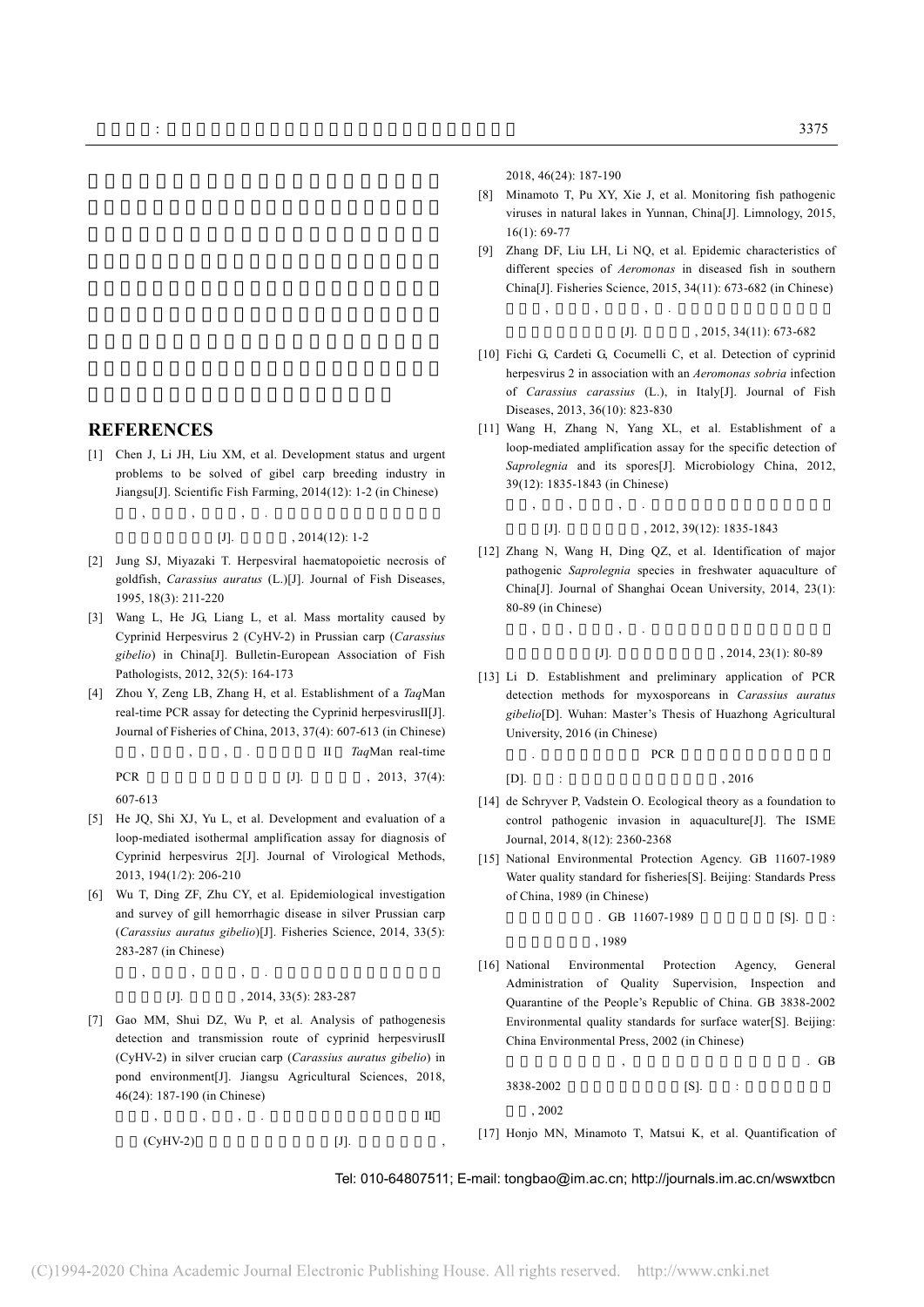cyprinid herpesvirus 3 in environmental water by using an external standard virus[J]. Applied and Environmental Microbiology, 2010, 76(1): 161-168

- [18] Wang GH, Clark CG, Liu CY, et al. Detection and characterization of the hemolysin genes in *Aeromonas hydrophila* and *Aeromonas sobria* by multiplex PCR[J]. Journal of Clinical Microbiology, 2003, 41(3): 1048-1054
- [19] Dorsch M, Ashbolt NJ, Cox PT, et al. Rapid identification of *Aeromonas* species using 16S rDNA targeted oligonucleotide primers: a molecular approach based on screening of environmental isolates[J]. Journal of Applied Bacteriology, 1994, 77(6): 722-726
- [20] Goodwin AE, Merry GE, Sadler J. Detection of the herpesviral hematopoietic necrosis disease agent (*Cyprinid herpesvirus* 2) in moribund and healthy goldfish: validation of a quantitative PCR diagnostic method[J]. Diseases of Aquatic Organisms, 2006, 69(2/3): 137-143
- [21] Kestrup ÅM, Thomas SH, van Rensburg K, et al. Differential infection of exotic and native freshwater amphipods by a parasitic water mold in the St. Lawrence River[J]. Biological Invasions, 2011, 13(3): 769-779
- [22] Abidi R, Fariya N, Chauhan UK. Development and standardization of PCR technique to detect myxozoan parasites and its use in identification of two exotic *Myxobolus* species from Indian catfish *Clarias batrachus* (linn.)[J]. International Journal of Fisheries and Aquatic Studies, 2015, 2(4): 374-377
- [23] Boon N, Top EM, Verstraete W, et al. Bioaugmentation as a tool to protect the structure and function of an activated-sludge microbial community against a 3-chloroaniline shock load[J]. Applied and Environmental Microbiology, 2003, 69(3): 1511-1520
- [24] Liu WT, Marsh TL, Cheng H, et al. Characterization of microbial diversity by determining terminal restriction fragment length polymorphisms of genes encoding 16S rRNA[J]. Applied and Environmental Microbiology, 1997, 63(11): 4516-4522
- [25] Shi Q, Bai YH, Li ZX, et al. Analysis of bacterial community in the polluted water of Dianchi lake by using T-RFLP technique[J]. Environmental Science, 2011, 32(6): 1786-1792 (in Chinese)

#### T-RFLP

#### $[J]$ . 2011, 32(6): 1786-1792

- [26] Marzorati M, Wittebolle L, Boon N, et al. How to get more out of molecular fingerprints: practical tools for microbial ecology[J]. Environmental Microbiology, 2008, 10(6): 1571-1581
- [27] Xi WQ, Sun N, Yang ZQ, et al. Production and elimination of nitrite in aquaculture[J]. Scientific Fish Farming, 2017(5): 81-82 (in Chinese)

席文秋, 孙娜, 杨占全, . 水产养殖中亚硝酸盐的产生及  $[J]$ .  $, 2017(5): 81-82$ 

[28] Cui Y, Zeng HX, Zhang K. Monitoring and regulating

Tel: 010-64807511; E-mail: tongbao@im.ac.cn; http://journals.im.ac.cn/wswxtbcn

technology of redox potential in aquaculture[J]. Hebei Fisheries, 2017(4): 54-55 (in Chinese)

$$
\begin{array}{cccc}\n, & & \cdot \\
\text{[J]} & & & \cdot \\
 & & & \cdot \\
\end{array}
$$

[29] Yang WL, Lai ZN, Liu QF, et al. Changing trend of chemical oxygen demand  $(COD<sub>MD</sub>)$  in different breeding pond and its influence factors[J]. Guangdong Agricultural Sciences, 2014, 41(8): 161-165 (in Chinese)

$$
,\qquad,\qquad,\qquad,\qquad.
$$
 (COD<sub>Min</sub>)  $[J].$ 

2014, 41(8): 161-165

[30] He YJ. Study on ammonia and nitrite reducing in the pond using microorganism[D]. Nanjing: Master's Thesis of Nanjing Agricultural University, 2007 (in Chinese)

何义进. 微生态制剂降解养殖水体氨氮及亚硝酸盐的研究

$$
[D]. \qquad : \qquad \qquad , 2007
$$

[31] Liu T, Wang KY, Chen JJ, et al. Etiology investigation and histopathological study on "red-gill" of silver Prussian carp (*Carassius auratus gibelio*) in Yancheng city[J]. Acta Hydrobiologica Sinica, 2016, 40(5): 928-934 (in Chinese)

 $[J].$  , 2016,

 $\,$  , .  $\,$  , .  $\,$ 

40(5): 928-934

[32] Jiang XY. The pathogen research of crucian carp big red gill disease and carp hematopoietic organ necrosis in Sheyang[D]. Shanghai: Master's Thesis of Shanghai Ocean University, 2016 (in Chinese)

$$
[D]. \qquad \qquad , 2016
$$

[33] Wang YJ. Studies on isolation, identification & genetic diversity of *Aeromonas* from conventional freshwater fish ponds in Jiangsu province[D]. Nanjing: Master's Thesis of Nanjing Agricultural University, 2010 (in Chinese)

王一娟. 江苏地区大宗淡水鱼养殖池塘气单胞菌分离、鉴定和

 $[D]$ . : , 2010

- [34] Sahoo PK, Swaminathan TR, Abraham TJ, et al. Detection of goldfish haematopoietic necrosis herpes virus (Cyprinid herpesvirus-2) with multi-drug resistant *Aeromonas hydrophila* infection in goldfish: First evidence of any viral disease outbreak in ornamental freshwater aquaculture farms in India[J]. Acta Tropica, 2016, 161: 8-17
- [35] Claudio C, Pastorino P, Prato R, et al. CyHV-2 outbreak associated with *Aeromonas* spp. in crucian carp (*Carassius carassius*) in piedmont (Italy)[J]. Trends in Fisheries and Aquatic Animal Health, 2017, 8: 307-314
- [36] Gu W. Investigation and taxonomic study of parasitic *Myxozoan* in crucian carp in Jiangsu region[D]. Nanjing: Master's Thesis of Nanjing Agricultural University, 2012 (in Chinese)